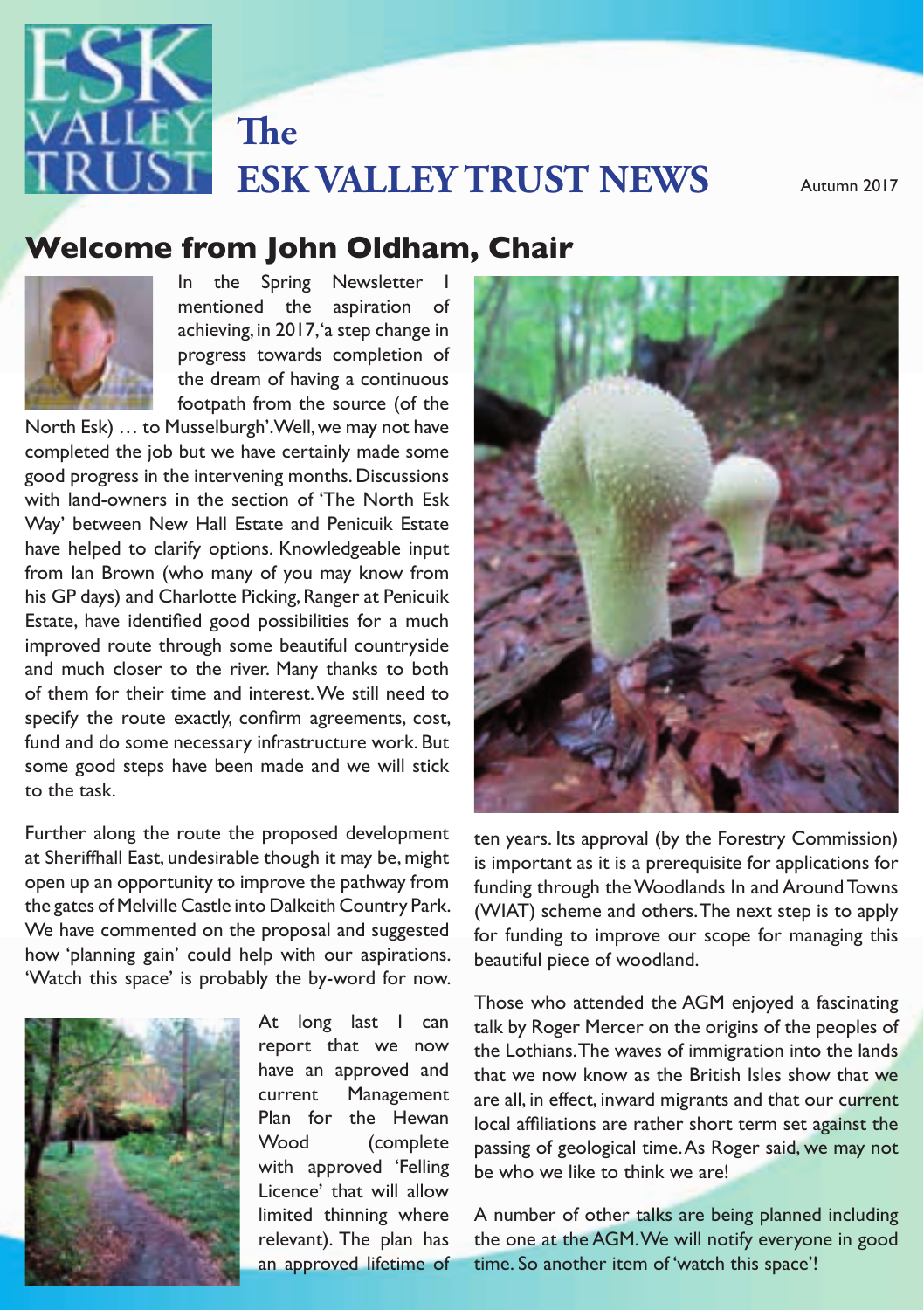## **Hewan Wood Working Parties**

Working Parties in the Hewan Wood have settled into a regular pattern. Once again this year we had an EVT volunteer day in May to strim and clear the paths (especially the steps) and tidy up some of the debris left by some less-than-caring visitors. Then, in September, Jo Cooke and the Midlothian

Paths Team joined us again to mend the kissing gate at the entrance to the wood, clear the paths and tackle some of the Japanese Knotweed by the river at the Maiden Castle. The Paths Team input is a great help and we can look forward to their help again next September.





#### **Assessing Accounts**

As a Company we must file our accounts each year at Companies House. You can see the latest accounts on the web site. The accounts need to be assessed by a competent assessor before they can be submitted. Currently we pay for this service through a firm of accountants. The costs are significant for a small Trust, as we are. So we are looking to see if it may be possible to get our accounts assessed on a pro bono basis by someone appropriately qualified who warms to the aims of our Trust. If you think that you might know of such a person or firm do please get in touch (enquiries@eskvalleytrust.org).

#### **Darren Woodhead talk**

## **Search for Director(s)**

The Trust, which is constituted as a Company Limited by Guarantee, can have up to seven Directors but currently only has five. The team of Directors is responsible for the proper conduct of the work of the Trust and is the main organising group for our activities. If you would be interested in becoming more involved in the work of the Trust as a Director please get in touch through the email address: enquiries@eskvalleytrust.org

#### On Friday 15 September the well-known wildlife artist Darren Woodhead gave a talk and demonstration of his remarkable watercolour skills at our latest EVT event in St David's Hall, Dalkeith. Darren braves all weathers to paint outside and the evening was inspirational. His next exhibition will be at The Donald Watson Gallery, Waterston House, Aberlady from 18th November 2017 - 10th January 2018.

## **2018 AGM and talk**

The 2018 AGM will be held on Friday evening 11th May 2018 in St David's Hall Dalkeith.

## **Walking Festival**

In August the Trust led two walks as part of the Midlothian Walking Festival 2017. The first started in Carlops, and finished at Penicuik House. Helen Budge, a well-known blind rambler joined this one and had this to say:

'The first half mile of the walk was a challenge: the path was steep and narrow so that Peter, my sighted guide, and I had to walk in single file, Peter's strong arm skilfully guiding me round rocks and boulders. Soon, however, the path widened out and the rest of the walk was fairly straight forward.

We followed the Fairliehope burn which sounded so full it reminded me of the rapids on the river Tay. We passed through Spittalfield, Amazondean, Kittlieknowe, Uphall and Brunston Castle, finishing at Penicuik House.



*End of the walk at Penicuik House*

#### **Combatting inappropriate behaviour along the Esk**

An unfortunate downside of the beauty and seclusion of parts of the Esk Valley (including the Hewan Wood) is that some visitors are attracted for excessive partying, drinking and drug abuse. A main purpose of creating access is to encourage visitors but the expectation is that their visits do no damage and leave no residue. Communities in Roslin, Loanhead and Polton have been bothered this Summer (and before) by some unacceptable behaviour in and around the Hewan Wood, the Loanhead viaduct and Springfield Mill – usually on Friday or Saturday evenings. Community Police officers have been involved and some culprits have been caught. The advice is that if anyone spots trouble in action (or in the making eg groups of

We have been walking in this area for many years, but it is the first time we have encountered so many midgies. In fact, John had to shorten our lunch break because clouds of them descended upon us. Nevertheless, the scent of summer, birdsong and the sound of rushing water as we followed the course of the Esk made this walk an enjoyable experience for me. The feeling, too, that we were walking in the heart of the Midlothian countryside, away from traffic, noise and people.'



Typical of the weather this year, we began our walk in the rain, but finished in warm sunshine.

The second started at Penicuik Estate and journeyed along the river to Penicuik, then via Auchendinny, Roslin and Polton to Lasswade. Overall 23 people joined the two walks.

people armed with bags of drink heading towards the woods) phone 101 and let the Police know. For your own safety, though, don't be confrontational. The Police have responded to previous calls and have made some useful interceptions. The Police will be helpful if we keep them informed.

There has also been a problem of fires being lit in the woods around Newbattle and the Ancrum Woods. There seems to be someone who sets fires against the base of mature trees and these then burn and smoulder until the tree is killed. The Fire Brigade is more than happy to attend a woodland fire. If you smell burning when walking, do investigate and if necessary, **call the Fire Services on 999**.